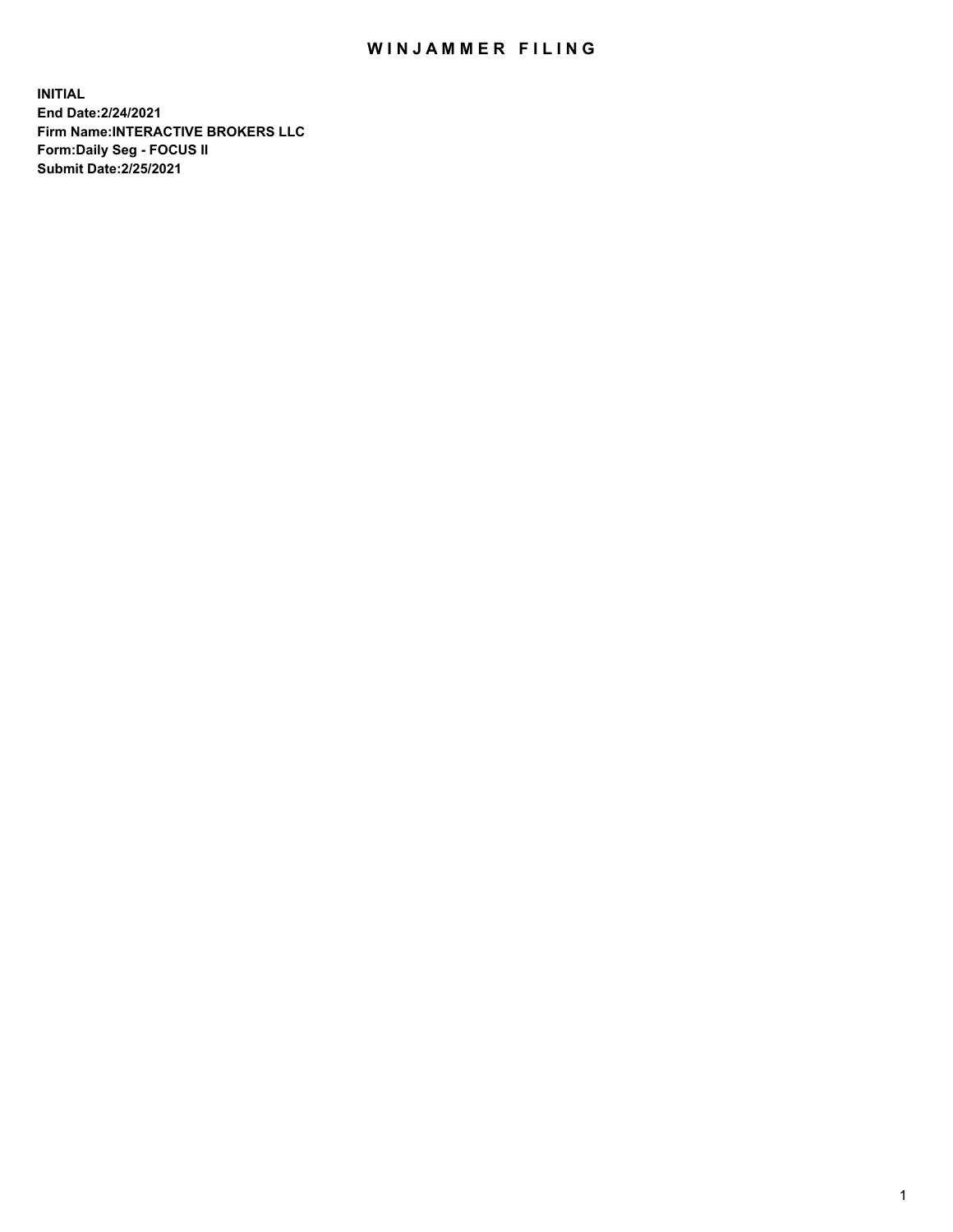**INITIAL End Date:2/24/2021 Firm Name:INTERACTIVE BROKERS LLC Form:Daily Seg - FOCUS II Submit Date:2/25/2021 Daily Segregation - Cover Page**

| Name of Company                                                                                                                                                                                                                                                                                                                | <b>INTERACTIVE BROKERS LLC</b>                                                     |
|--------------------------------------------------------------------------------------------------------------------------------------------------------------------------------------------------------------------------------------------------------------------------------------------------------------------------------|------------------------------------------------------------------------------------|
| <b>Contact Name</b>                                                                                                                                                                                                                                                                                                            | James Menicucci                                                                    |
| <b>Contact Phone Number</b>                                                                                                                                                                                                                                                                                                    | 203-618-8085                                                                       |
| <b>Contact Email Address</b>                                                                                                                                                                                                                                                                                                   | jmenicucci@interactivebrokers.c<br>om                                              |
| FCM's Customer Segregated Funds Residual Interest Target (choose one):<br>a. Minimum dollar amount: ; or<br>b. Minimum percentage of customer segregated funds required:% ; or<br>c. Dollar amount range between: and; or<br>d. Percentage range of customer segregated funds required between:% and%.                         | $\overline{\mathbf{0}}$<br>$\pmb{0}$<br>155,000,000 245,000,000<br>0 <sub>0</sub>  |
| FCM's Customer Secured Amount Funds Residual Interest Target (choose one):<br>a. Minimum dollar amount: ; or<br>b. Minimum percentage of customer secured funds required:% ; or<br>c. Dollar amount range between: and; or<br>d. Percentage range of customer secured funds required between:% and%.                           | $\overline{\mathbf{0}}$<br>$\overline{\mathbf{0}}$<br>80,000,000 120,000,000<br>00 |
| FCM's Cleared Swaps Customer Collateral Residual Interest Target (choose one):<br>a. Minimum dollar amount: ; or<br>b. Minimum percentage of cleared swaps customer collateral required:% ; or<br>c. Dollar amount range between: and; or<br>d. Percentage range of cleared swaps customer collateral required between:% and%. | $\frac{0}{0}$<br>0 <sub>0</sub><br>0 <sub>0</sub>                                  |

Attach supporting documents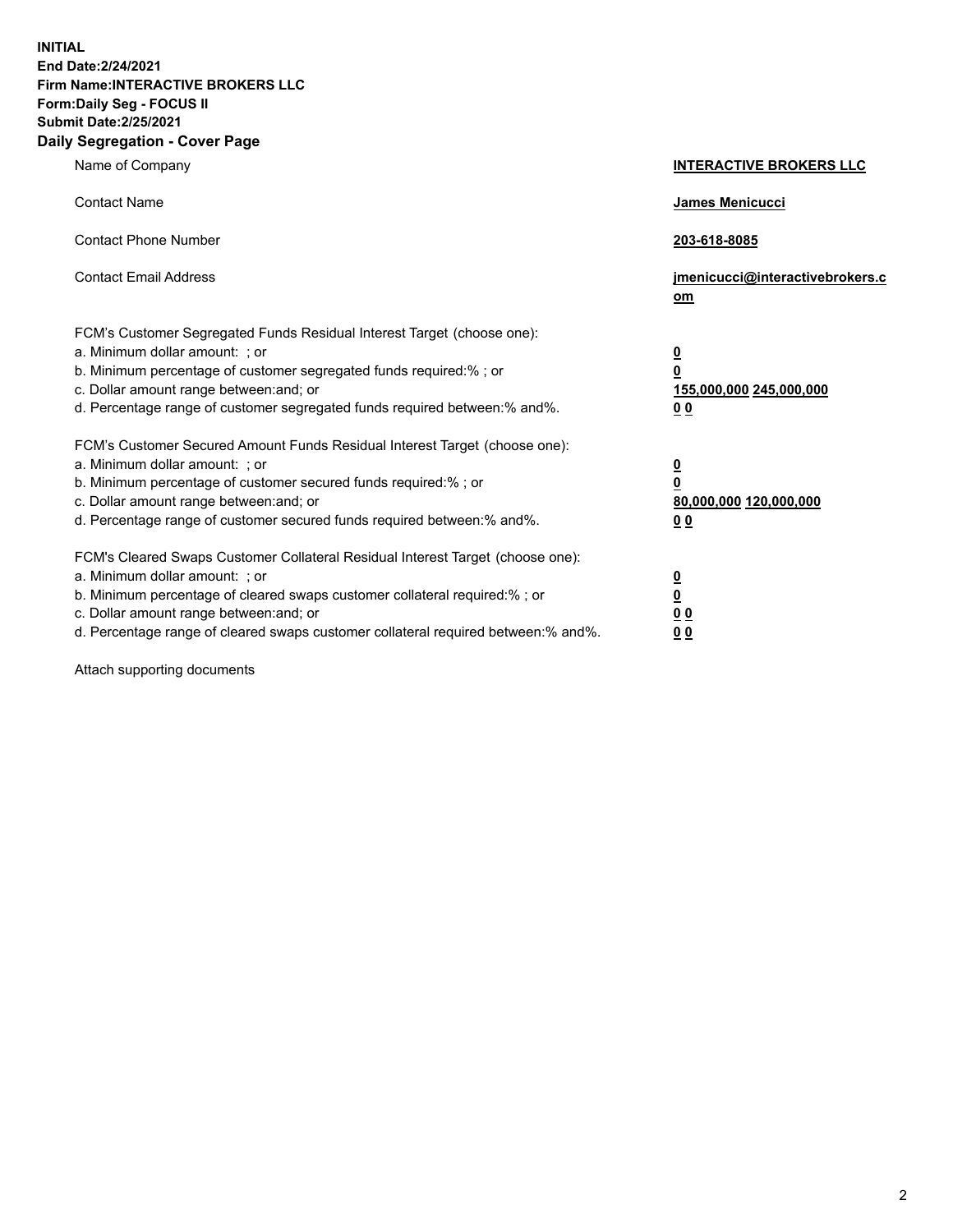**INITIAL End Date:2/24/2021 Firm Name:INTERACTIVE BROKERS LLC Form:Daily Seg - FOCUS II Submit Date:2/25/2021 Daily Segregation - Secured Amounts**

## Foreign Futures and Foreign Options Secured Amounts Amount required to be set aside pursuant to law, rule or regulation of a foreign government or a rule of a self-regulatory organization authorized thereunder **0** [7305] 1. Net ledger balance - Foreign Futures and Foreign Option Trading - All Customers A. Cash **490,406,244** [7315] B. Securities (at market) **0** [7317] 2. Net unrealized profit (loss) in open futures contracts traded on a foreign board of trade **16,682,320** [7325] 3. Exchange traded options a. Market value of open option contracts purchased on a foreign board of trade **115,847** [7335] b. Market value of open contracts granted (sold) on a foreign board of trade **-11,451** [7337] 4. Net equity (deficit) (add lines 1. 2. and 3.) **507,192,960** [7345] 5. Account liquidating to a deficit and account with a debit balances - gross amount **21,078** [7351] Less: amount offset by customer owned securities **0** [7352] **21,078** [7354] 6. Amount required to be set aside as the secured amount - Net Liquidating Equity Method (add lines 4 and 5) **507,214,038** [7355] 7. Greater of amount required to be set aside pursuant to foreign jurisdiction (above) or line 6. **507,214,038** [7360] FUNDS DEPOSITED IN SEPARATE REGULATION 30.7 ACCOUNTS 1. Cash in banks A. Banks located in the United States **59,861,167** [7500] B. Other banks qualified under Regulation 30.7 **0** [7520] **59,861,167** [7530] 2. Securities A. In safekeeping with banks located in the United States **325,000,000** [7540] B. In safekeeping with other banks qualified under Regulation 30.7 **0** [7560] **325,000,000** [7570] 3. Equities with registered futures commission merchants A. Cash **0** [7580] B. Securities **0** [7590] C. Unrealized gain (loss) on open futures contracts **0** [7600] D. Value of long option contracts **0** [7610] E. Value of short option contracts **0** [7615] **0** [7620] 4. Amounts held by clearing organizations of foreign boards of trade A. Cash **0** [7640] B. Securities **0** [7650] C. Amount due to (from) clearing organization - daily variation **0** [7660] D. Value of long option contracts **0** [7670] E. Value of short option contracts **0** [7675] **0** [7680] 5. Amounts held by members of foreign boards of trade A. Cash **254,532,549** [7700] B. Securities **0** [7710] C. Unrealized gain (loss) on open futures contracts **254,846** [7720] D. Value of long option contracts **115,847** [7730] E. Value of short option contracts **-11,451** [7735] **254,891,791** [7740] 6. Amounts with other depositories designated by a foreign board of trade **0** [7760] 7. Segregated funds on hand **0** [7765] 8. Total funds in separate section 30.7 accounts **639,752,958** [7770] 9. Excess (deficiency) Set Aside for Secured Amount (subtract line 7 Secured Statement Page 1 from Line 8) **132,538,920** [7380] 10. Management Target Amount for Excess funds in separate section 30.7 accounts **80,000,000** [7780] 11. Excess (deficiency) funds in separate 30.7 accounts over (under) Management Target **52,538,920** [7785]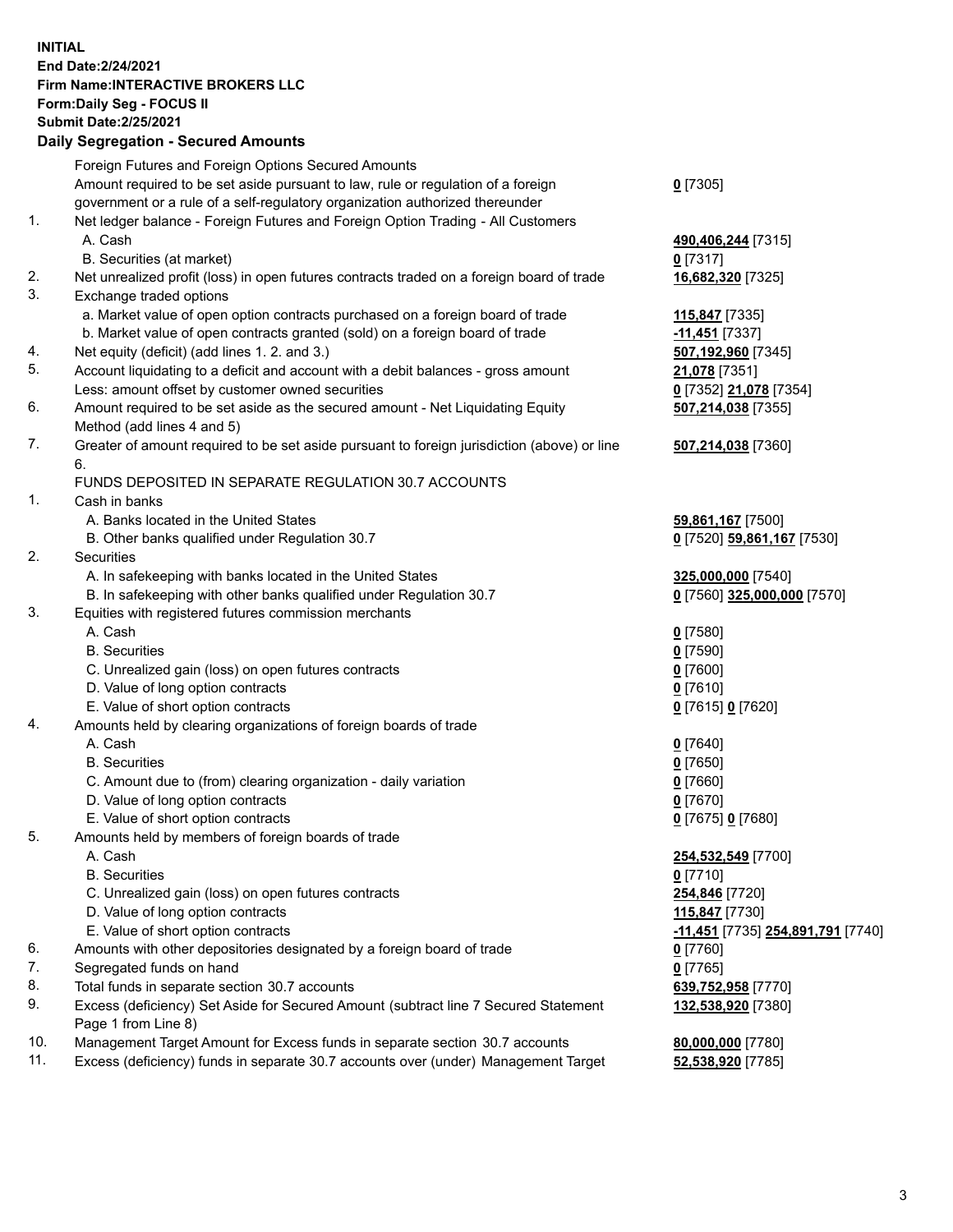**INITIAL End Date:2/24/2021 Firm Name:INTERACTIVE BROKERS LLC Form:Daily Seg - FOCUS II Submit Date:2/25/2021 Daily Segregation - Segregation Statement** SEGREGATION REQUIREMENTS(Section 4d(2) of the CEAct) 1. Net ledger balance A. Cash **6,102,893,964** [7010] B. Securities (at market) **0** [7020] 2. Net unrealized profit (loss) in open futures contracts traded on a contract market **453,580,496** [7030] 3. Exchange traded options A. Add market value of open option contracts purchased on a contract market **319,011,658** [7032] B. Deduct market value of open option contracts granted (sold) on a contract market **-249,901,052** [7033] 4. Net equity (deficit) (add lines 1, 2 and 3) **6,625,585,066** [7040] 5. Accounts liquidating to a deficit and accounts with debit balances - gross amount **3,194,618** [7045] Less: amount offset by customer securities **0** [7047] **3,194,618** [7050] 6. Amount required to be segregated (add lines 4 and 5) **6,628,779,684** [7060] FUNDS IN SEGREGATED ACCOUNTS 7. Deposited in segregated funds bank accounts A. Cash **2,447,326,804** [7070] B. Securities representing investments of customers' funds (at market) **1,799,985,915** [7080] C. Securities held for particular customers or option customers in lieu of cash (at market) **0** [7090] 8. Margins on deposit with derivatives clearing organizations of contract markets A. Cash **502,657,828** [7100] B. Securities representing investments of customers' funds (at market) **2,013,626,200** [7110] C. Securities held for particular customers or option customers in lieu of cash (at market) **0** [7120] 9. Net settlement from (to) derivatives clearing organizations of contract markets **29,906,696** [7130] 10. Exchange traded options A. Value of open long option contracts **318,683,581** [7132] B. Value of open short option contracts **-249,748,507** [7133] 11. Net equities with other FCMs A. Net liquidating equity **0** [7140] B. Securities representing investments of customers' funds (at market) **0** [7160] C. Securities held for particular customers or option customers in lieu of cash (at market) **0** [7170] 12. Segregated funds on hand **0** [7150] 13. Total amount in segregation (add lines 7 through 12) **6,862,438,517** [7180] 14. Excess (deficiency) funds in segregation (subtract line 6 from line 13) **233,658,833** [7190] 15. Management Target Amount for Excess funds in segregation **155,000,000** [7194]

16. Excess (deficiency) funds in segregation over (under) Management Target Amount Excess

**78,658,833** [7198]